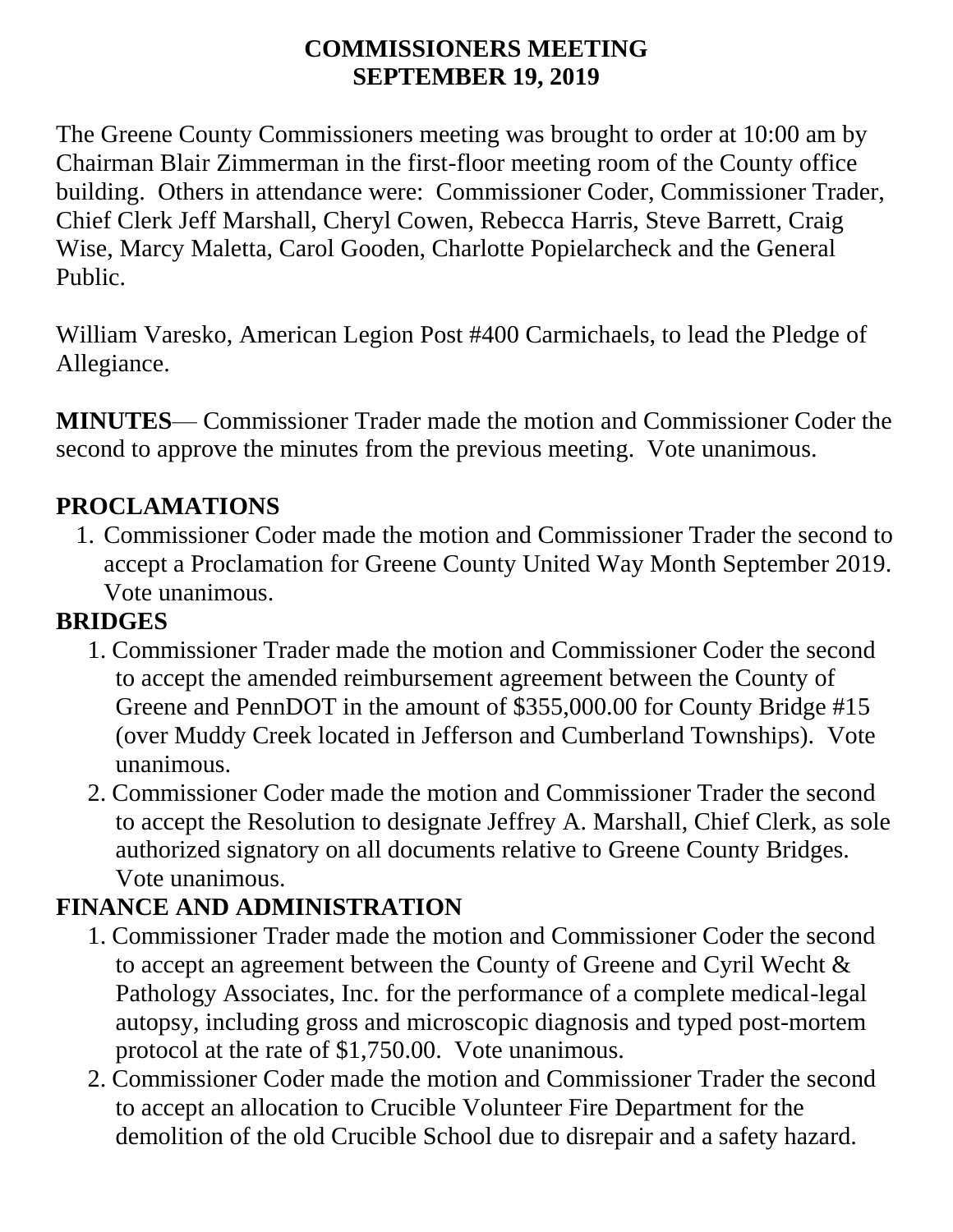Cumberland Township contributing \$20,000.00 and Crucible Volunteer Fire Department offering labor for dust control. Vote unanimous.

- 3. Commissioner Trader made the motion and Commissioner Coder the second to accept an Enterprise Open-End Lease for a 2019 Jeep Compass for CYS for total monthly rental amount of \$523.08. Vote unanimous.
- 4. Commissioner Coder made the motion and Commissioner Trader the second to approve a three-year contract between the County of Greene and DQE Communications to upgrade the current Internet Service for \$100.00 more per month. Vote unanimous.
- 5. Commissioner Trader made the motion and Commissioner Coder the second to approve a product order from Darktrace in the amount of \$52,800.00. Vote unanimous.
- 6. Commissioner Coder made the motion and Commissioner Trader the second to approve the purchase of Neopost mail machines for the Courthouse and 2 District Magistrates in the amount of \$50,156.40. Vote unanimous.
- 7. Commissioner Trader made the motion and Commissioner Coder the second to approve an agreement between the County of Greene and Geodecisions for assistance with enhancements to the existing Greene County GIS. Vote unanimous.

# **TAX CLAIMS**

- 1. Commissioner Coder made the motion and Commissioner Trader the second to approve Greene County Tax Claim Bureau has received a bid of fifty dollars (\$50.00), plus fees, for the for the following property: Control #25- 277 located in Wayne Township. The property has been in the office since 2008 and was taken to upset sale on 09-15-10 and judicial sale on 10-28-11 and remain unsold. Vote unanimous.
- 2. Commissioner Trader made the motion and Commissioner Coder the second to approve Greene County Tax Claim Bureau has received a bid of fifty dollars (\$50.00), plus fees, for the following property: Control # 25-278 located in Wayne Township. The property has been in the office since 2016 and was taken to upset sale on 09-19-18 and judicial sale on 06-12-19 and remains unsold. Vote unanimous.
- 3. Commissioner Coder made the motion and Commissioner Trader the second to approve Greene County Tax Claim Bureau has received a bid of fifty dollars (\$50.00), plus fees, for the following property: Control #5-31 located in Cumberland Township. The property has been in the office since 2008 and was taken to upset sale on 09-15-10 and judicial sale on 10-28-11 and remains unsold. Vote unanimous.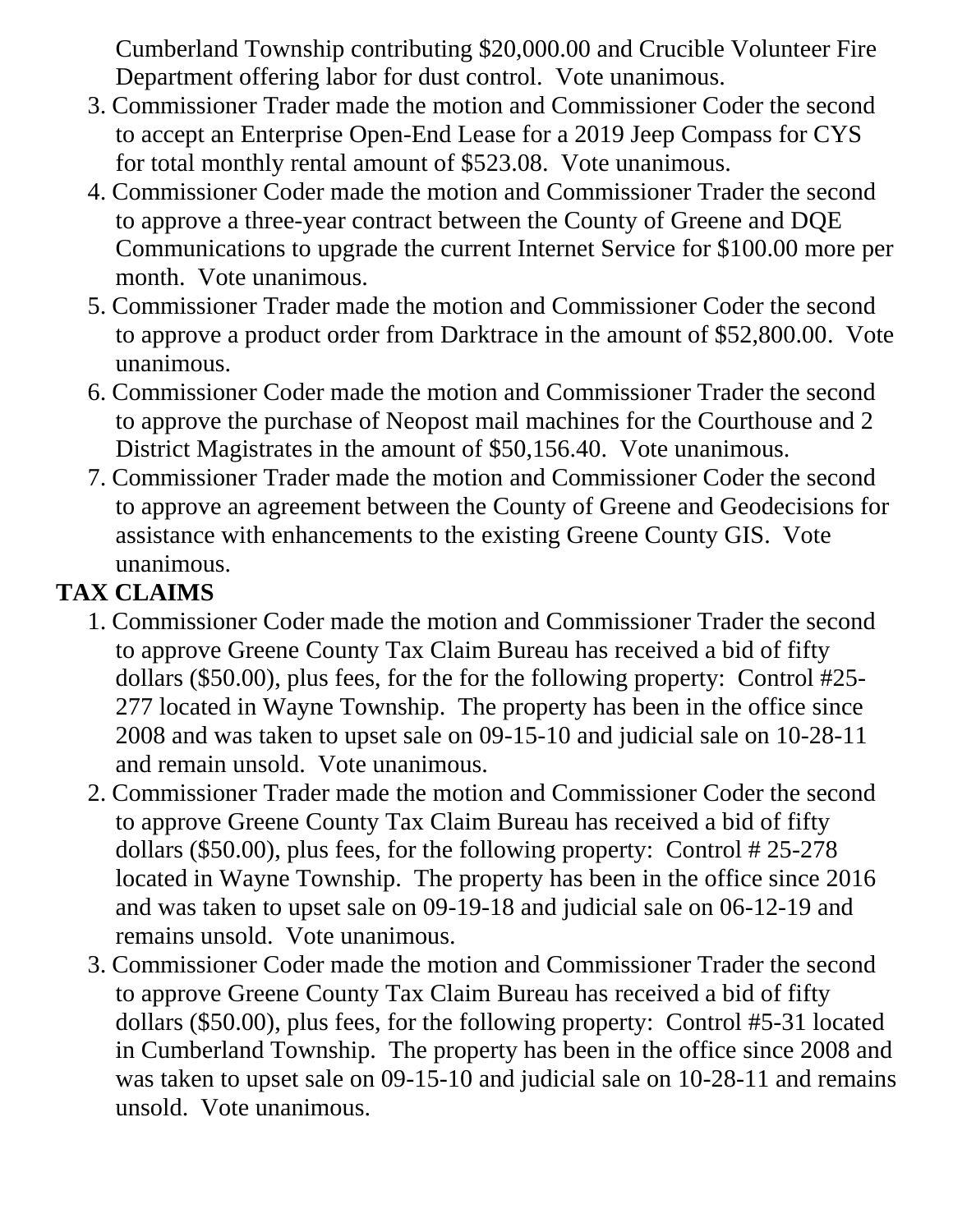#### **VETERANS AFFAIRS GRAVES: 209 TOTALS: \$627.00**

- 1. Commissioner Trader made the motion and Commissioner Coder the second to approve an agreement for the care and maintenance of 6 graves in the Bald Hill Cemetery located in Dunkard Township at \$3.00 dollars per grave in the amount of \$18.00 dollars. Vote unanimous.
- 2. Commissioner Trader made the motion and Commissioner Coder the second to approve an agreement for the care and maintenance of 7 graves in the Roseberry Cemetery located in Center Township at \$3.00 dollars per grave in the amount of \$21.00 dollars. Vote unanimous.
- 3. Commissioner Trader made the motion and Commissioner Coder the second to approve an agreement for the care and maintenance of 9 graves in the Lantz Cemetery located in Wayne Township at \$3.00 dollars per grave in the amount of \$27.00 dollars. Vote unanimous.
- 4. Commissioner Trader made the motion and Commissioner Coder the second to approve an agreement for the care and maintenance of 187 graves in the Hewitt Cemetery located in Rices Landing Borough at \$3.00 dollars per grave in the amount of \$561.00 dollars. Vote unanimous.

# **PROBATION**

1. Commissioner Coder made the motion and Commissioner Trader the second to approve a Purchase of Service Agreement between the County of Greene and Westmoreland County Youth Shelter for secure detention and youth shelter services. Vote unanimous.

## **HUMAN SERVICES**

- 1. Commissioner Trader made the motion and Commissioner Coder the second to accept the resignation from Donna Dire and Mark Carlson from the Human Services Advisory Board of Directors. Vote unanimous.
- 2. Commissioner Coder made the motion and Commissioner Trader the second to approve the Transportations Program's Title VI Policy. Vote unanimous.

## **MENTAL HEALTH AND INTELLECTUAL DISABILITIES**

- 1. Commissioner Trader made the motion and Commissioner Coder the second to approve the FY2018/2019 contract amendment with Sunstrata, LLC. Vote unanimous.
- 2. Commissioner Coder made the motion and Commissioner Trader the second to approve the FY2019/2020 contracts with: Vote unanimous.
	- a. Washington Health Systems-Greene
	- b. Developmental Therapy Associates d/b/a Jody L. Barto
	- c. Family Ties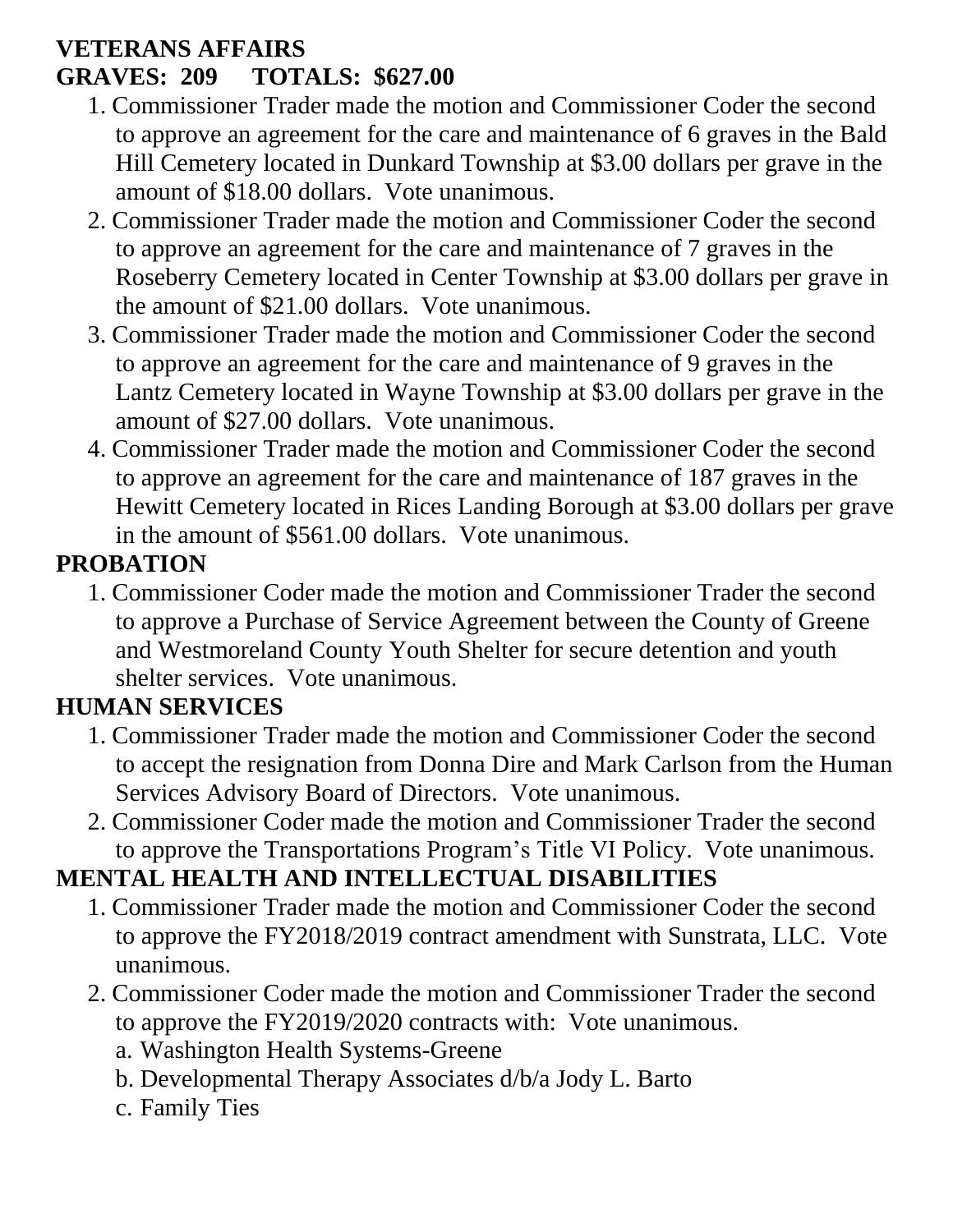## **DRUG AND ALCOHOL**

- 1. Commissioner Trader made the motion and Commissioner Coder the second to approve the change in Single County Authority (SCA) model from a planning Council Option to a Public Executive Commission under the authority of the Commissioners. Vote unanimous.
- 2. Commissioner Coder made the motion and Commissioner Trader the second to approve the FY2019/2020 contract with Another Way, Inc. Vote unanimous.

## **CHILDREN AND YOUTH SERVICES**

- 1. Commissioner Trader made the motion and Commissioner Coder the second to approve the FY2019/2020 contract with Pathways Adolescent Center. Vote unanimous.
- 2. Commissioner Coder made the motion and Commissioner Trader the second to approve the FY2018/2019 Budget Amendment. Vote unanimous.

### **RECREATION**

1. Commissioner Trader made the motion and Commissioner Coder the second to approve change order #1A from Costabile Construction, Inc. for ground improvements for the trail head in the amount of \$62,000.00. Vote unanimous.

## **CONSERVATION**

1. Commissioner Trader made the motion and Commissioner Coder the second to approve the 49 Grace Program applications as approved by the Conservation District. Vote unanimous.

## **NOTICES**

- 1. Range Resources Appalachia, LLC is submitting to the Pennsylvania Department of Environmental Protection a water management plan for the withdrawal of water for use in oil and gas exploration activities located in Washington Township.
- 2. CONSOL Pennsylvania Coal Company is submitting a plan approval application to the Pennsylvania Department of Environmental Protection Air Quality Program to incorporate reasonably available control technology analysis and requirements located in Richhill Township.
- 3. The Pennsylvania Department of Environmental Protection has received a water management plan amendment application dated 09-20-18 for the Southwest District filed by EQT Production Company.
- 4. The Pennsylvania Department of Environmental Protection has received a water management plan amendment request dated 04-18-19 for the Southwest District filed by Chevron Appalachia, LLC.
- 5. CONSOL Pennsylvania Coal Company, LLC has submitted an application for a mining activity permit located in Richhill and Morris Townships.